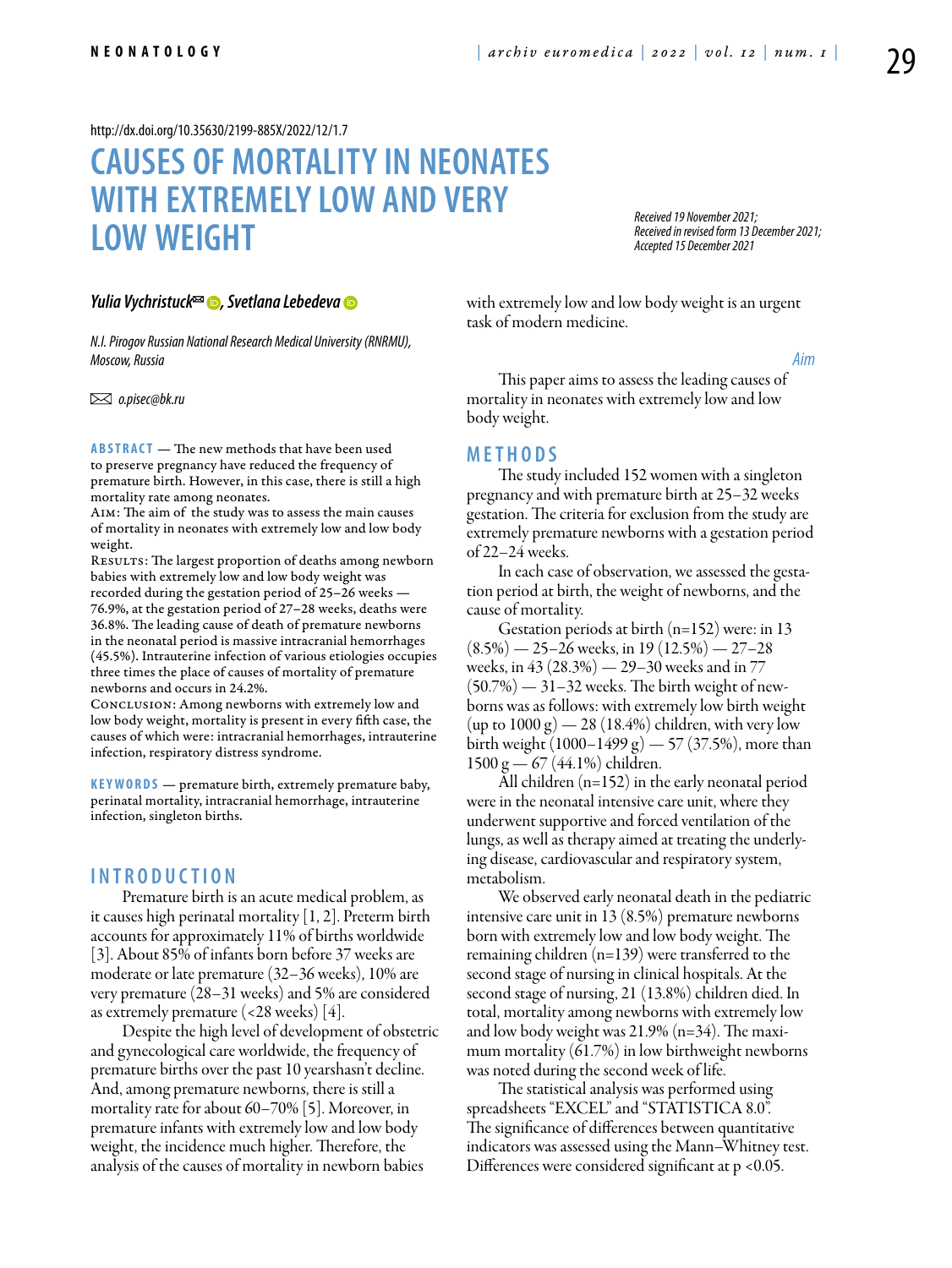# **R e s u l t s**

The mortality rate of premature newborns with extremely low and low body weight at various gestation periods is shown in Fig. 1. A large proportion of deaths among this category of children was at 25–26 weeks of gestation — 76.9%, every third child who died was at 27–28 weeks of gestation.



*Fig. 1. Mortality of premature newborns with extremely low and low body weight at different gestation periods*

vere Neonates' respiratory distress syndrome (NRDS), which subsequently led to a fatal outcome. We believe that an insignificant percentage of NRDS in the mor-



*Fig. 2. The dependence of deaths on body weight at birth in the gestation period of 25–32 weeks*

The dependence of deaths on the body weight of newborns is shown in Fig.2. The average weight of dead children during single pregnancy was  $1247 \pm 17$  g.

We have recorded the inverse dependence of deaths on the weight of a premature newborn. The leading cause of death of children in the neonatal period is massive intracranial hemorrhages. A total of 45.5% of premature newborns died from this pathology. In the second place in the structure of the causes of mortality of premature newborns is intrauterine infection of various etiologies — 24.2%. 9.1% developed setality structure of premature newborns is associated with the presence of special respiratory equipment, the introduction of surfactant, wait-and-see tactics for preterm labor, the appointment of glucocorticoids. Severe hemolytic disease of the newborn, multiple fetal malformations, asphyxia, necrotic enterocolitis were the cause of death in low-weight newborns with approximately the same frequency: 6%, 6,1%, 6,1%, 3% accordingly.

## **D i sc u s s i o n**

 Newborns with low and extremely low body weight account for the majority of perinatal losses. Childbirth with a premature fetus is 10 times more likely to end in the death of a newborn compared to timely delivery [5]. The lethality of newborns is influenced by many factors: the quality of prenatal care, the method of delivery, fetal weight, intrauterine infections, gestational age, birth defects, etc.

According to Barfield WD, the death of infants born <32 weeks of pregnancy was 52% due to disorders of the nervous system  $\vert 6 \vert$ .

In a recent retrospective study, it was shown that 75% of deaths occurred in all premature infants (n=72) with a gestational age of 23–25–31 weeks [1]. The most common causes of mortality in this category of children were: NRDS (95.4%), patent ductus arteriosus (81.3%), sepsis (55.7%), intraventricular hemorrhage (34.4%), retinopathy of prematurity (21.9%) and necrotic enterocolitis (10.9%) [1].

Fetal weight at birth is a predictor of perinatal mortality. Thus, the probability of perinatal death among children with low birth weight was approximately 9.6 times higher than in children with normal birth weight (OR = 9.6; 95% CI, 6.12–15.02) [7].

Due to this study the leading cause of death in neonates with extremely low and low body weight have been considered massive intracranial hemorrhages caused by the peculiarities of the development of brain vessels characteristic in premature newborns. The frequency of massive intracranial hemorrhages is inversely proportional to the gestation period and the birth weight of the fetus, while the frequency of other causes of death inneonates (intrauterine infection, respiratory distress syndrome) does not depend on these indicators.

### **C o n cl u s i o n**

Mortality among newborns with extremely low and low body weight is present in every fifth case. To date, the leading causes of mortality in premature babies born before 32 weeks of gestation are intracranial hemorrhages, intrauterine infection, NRDS. Consequently, neonates who have suffered from intrauterine